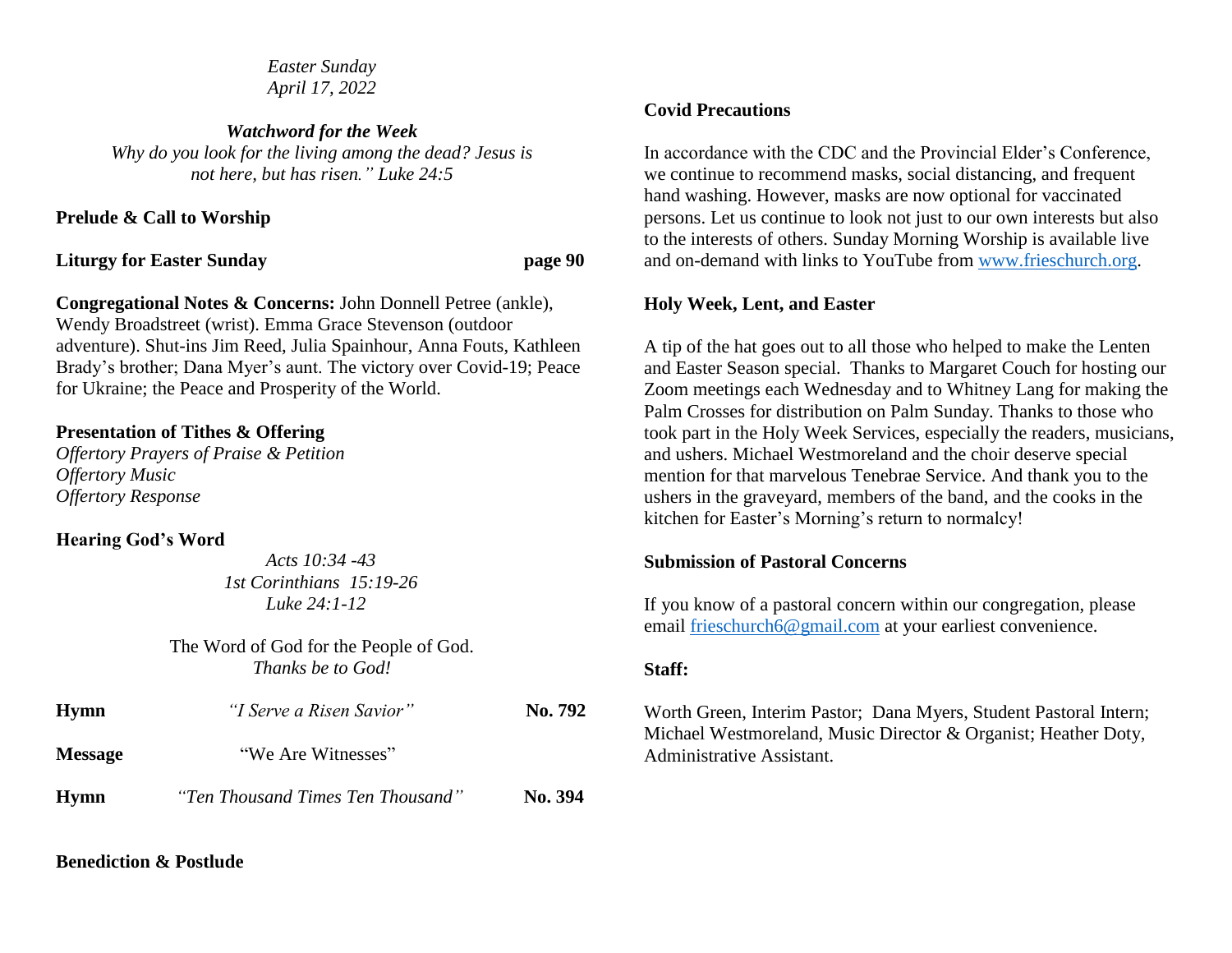#### **Calendar of Events**

**Sunday** April 24 - 11:00 a.m. Worship

**Monday** April 25 - Salem Congregation staff will remove the remaining Easter decorations. If you wish to keep any arrangements used in God's Acre during Easter please have them removed before Monday.

**Saturday** April 30 – 9:00 a.m. to Noon Community Shred Day

#### **Dana Myers is preaching!**

Dana's last message will be on Sunday, April  $24<sup>th</sup>$ . We have enjoyed her pulpit ministry and encourage everyone to be here for 11:00 a.m. worship. Immediately following worship on Sunday the 1<sup>st</sup> of May, we will be celebrating Dana's time among us with a reception in our newly redecorated fellowship hall. At the same time, we will be recognizing all those who made the beautiful remodeling possible. Mark your calendar now.

**Community Shred Day on April 30** - 9:00 a.m. to Noon. In our April meeting, the Board of Fries Memorial Moravian voted unanimously that ALL of the proceeds for our Shredding event on April 30 will be donated toward helping Ukrainian refugees in the Czech Republic and Germany through the Moravian Board of World Missions. Your personal donations are encouraged! Just write your check to Fries Memorial and mark it "Ukraine." This collection will be closed on Sunday, May 1. The Board also approved a one-time gift of \$5,000.00 through the BWM. This is being sent out immediately. Keep Ukraine and all of Europe and the world in your prayers! Shred Days are not only a wonderful source of income for special projects, but a good opportunity for us to work together for the common good. If you have volunteered in the past, Thank you! If you have never volunteered before, feel free to come out and join us!

# **Fries Memorial Moravian Church**

*April 17, 2022*



**251 North Hawthorne Road Winston-Salem, N.C. 27104 frieschurch.org frieschurch@gmail.com**

*The Motto: In Essentials, Unity; in Non-Essentials, Liberty; in All Things, Love."*

*The Good News: God Creates, Redeems, and Sustains, That we might respond in Faith, Love, and Hope!*